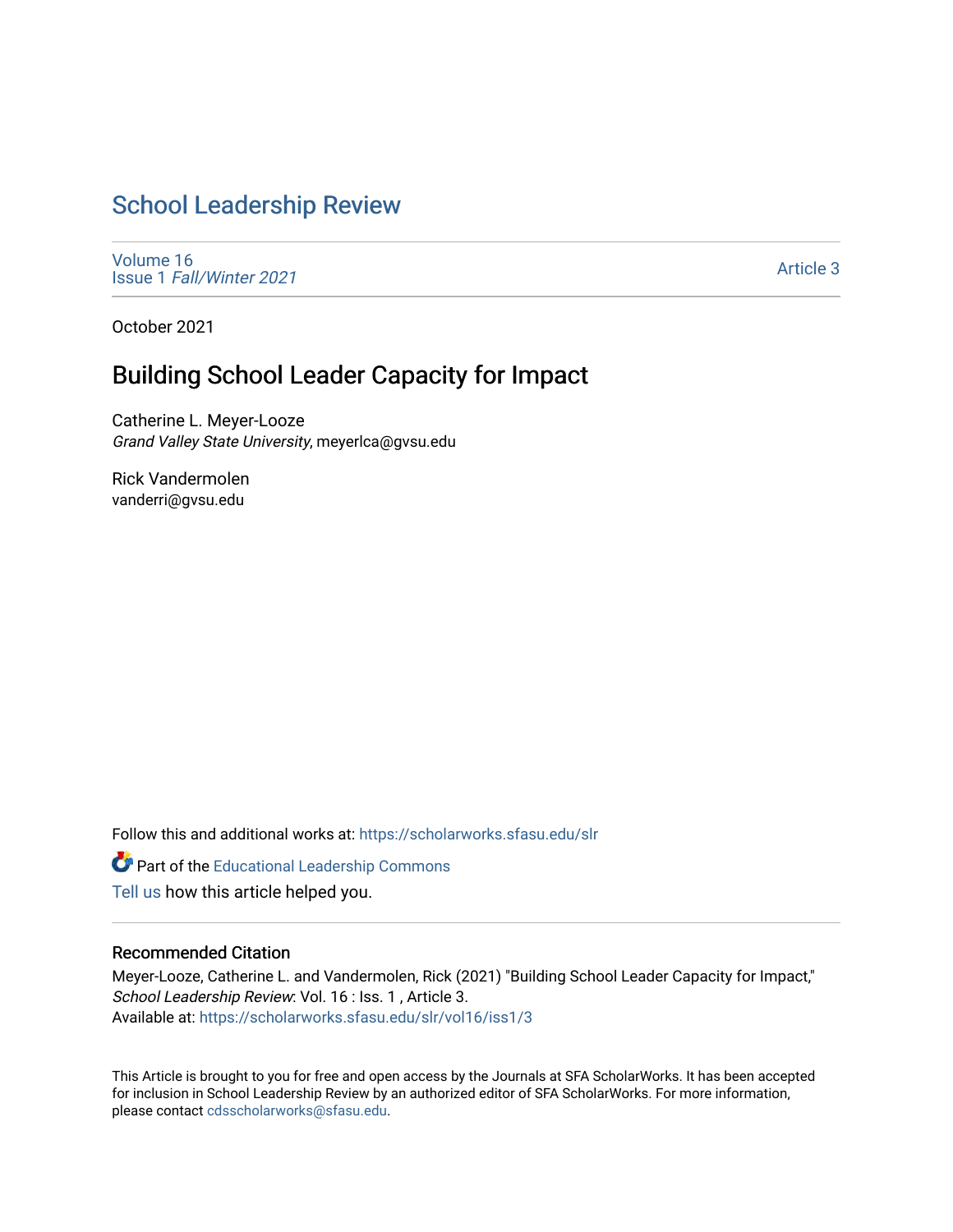### **Building Leadership Capacity for Impact**

This qualitative case study centers on building principal leadership capacity in northern Michigan schools within Traverse Bay Area Intermediate School District (TBAISD). The authors were part of a team from TBAISD who developed a leadership curriculum to use for meetings throughout 2016-2020. The researchers then conducted a study analyzing the results of the professional learning series using semi-structured interviews, artifacts, and a participant needs survey. Our interest was to identify the impact and transfer of learning in these principal meetings.

### **Identifying the Problem**

K-12 achievement gaps either widened or continued to stay the status quo as evidenced by state assessments. We hypothesize this may be because school improvement is often reduced to a checklist of compliance activities, as opposed to identifying real change that could improve student learning. Building the capacity of school leaders requires collaboration with peers, leadership coaching, and learning activities embedded through onsite coaching.

### **Background and Context**

Significant attention, study, and research has focused on leadership development, leadership behavior, and leader skills. A current trend addresses leadership type, as researchers such as Northouse (2016) first identify a type of leadership style, then describe that style's strengths and challenges to pinpoint situations requiring differing styles of leadership or decision-making processes. Regardless of leadership style or type, it is evident that today's leader must focus on improving teacher effectiveness and student learning. Although a teacher has the single greatest impact on student achievement, a principal is primary to the effectiveness of the teacher on having a positive impact (Grissom et al., 2021).

Michael Fullan's (2012) leadership research investigates the kind of capital needed to successfully implement change. Fullan posits that a leader needs to identify and support three capitals: social, human, and professional. Chandler and Frank (2015) take this further in their publication for the Michigan Department of Education, "Blueprint for Turnaround," by listing specific evidence of practice within each capital and providing assessment tools for implementation.

Other researchers, including those supported by the Wallace Foundation (Davis, 2016), believe that building and district leaders need a more rigorous and aligned preparation program. Assessment frameworks also enter the research landscape of effective leadership (Learning Sciences International, 2015; Center for Educational Leadership, 2013). Additionally, the professional learning organization Learning Forward (2016) developed a preparation program entitled "Executive Leadership." We incorporated both the Marzano evaluation tool and Learning Forward's standards of professional learning into our series, described later in this manuscript. The Marzano evaluation tool is consistently used across the TBAISD region and the standards of professional learning helped to guide our intentions of format and design.

Missing in current research is the notion of building leadership capacity in building and district leaders who already work in a school leadership position. How does one help this leader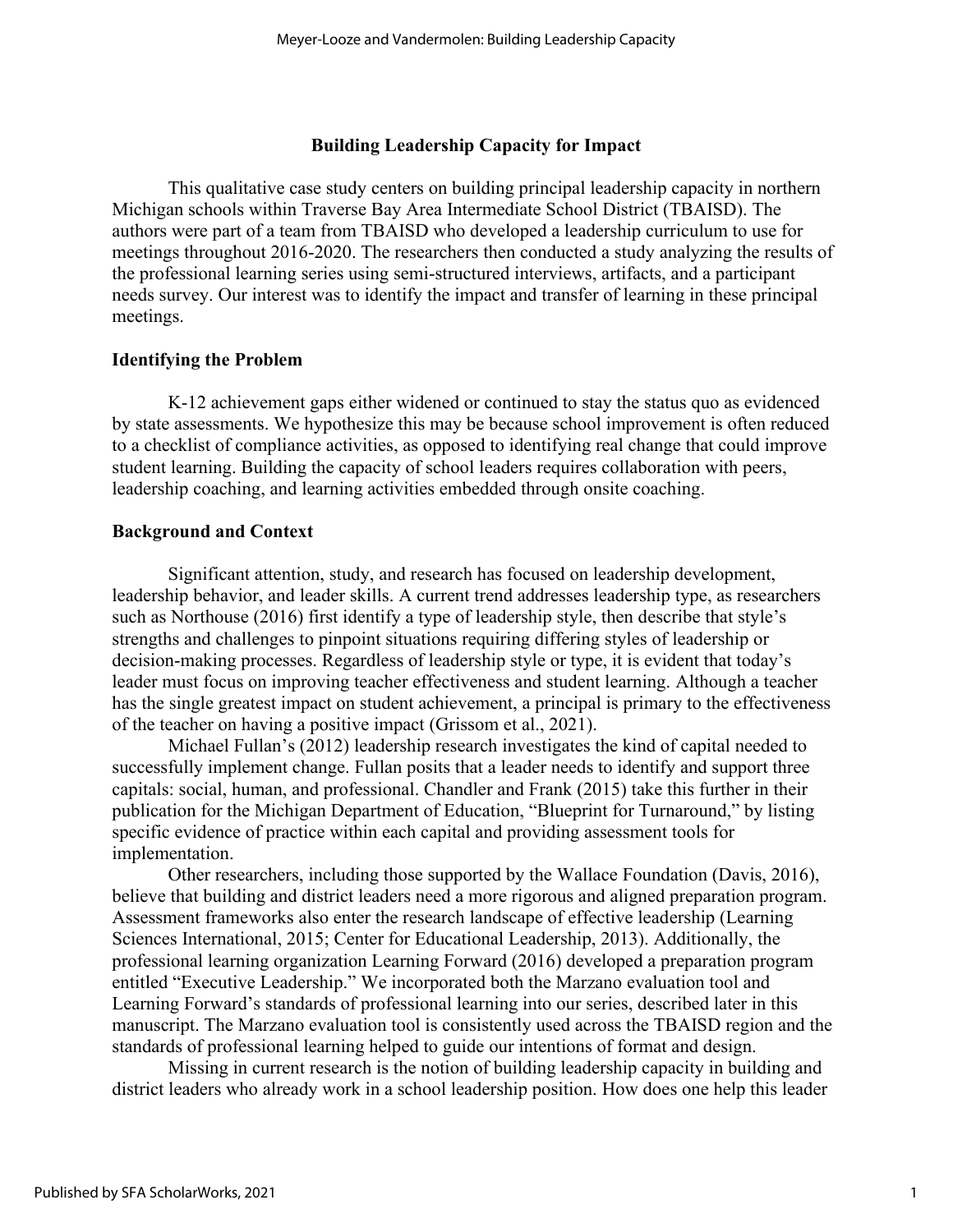take the research and theoretical knowledge and apply it in the day-to-day experiences through job-embedded learning?

In response to this increasing need of implementing sustainable change and clearly aligning the path of leadership to student achievement or student learning, the researchers, in collaboration with a team from the TBAISD, developed the Building Leader Capacity Series (BLCS). Five, seasoned, K-12 administrators, along with the authors, coached and mentored 17 entry-level and experienced school leaders in districts within the TBAISD. These districts partnered with TBAISD administrators to improve student achievement and teacher effectiveness with varied success. Challenges included leadership capacity, support from district office, and transiency.

Outcomes of this series included the following:

- Identify a school leader's role in maintaining a data-driven focus on student learning and improvement of instruction (Data-Driven Focus on Student Learning).
- Provide continuous support for a guaranteed and viable curriculum (Guaranteed and Viable Curriculum).
- Establish a collaborative school-planning process that incorporates the use of data to make decisions and monitor progress on indicators of success (Cooperation and Collaboration).
- Identify strategies for analyzing the political environment of a building and build coalitions to support needed reform (School Climate).
- Identify and use effective strategies when maintaining productive relationships with central office administration, labor unions, the media, the school community, and staff (School Climate and Cooperation and Collaboration).
- Maintain a focus on student learning when allocating resources (Resource Allocation).
- Be prepared to lead an effective leadership team (Cooperation and Collaboration).

The professional learning sessions occurred monthly, with prioritized time for peer collaboration and job-embedded coaching. However, this structure changed yearly, as dictated by the senior administrators of TBAISD, as well as by the regional superintendents who wished their principals to be out of the buildings as little as possible. The series emphasized building capacity through job-embedded learning as participants worked through relevant problems of practice via data sets in their own buildings and districts. They also learned how to assess observational and artifact data, as well as quantifiable data such as standardized test scores.

Following the BLCS, the authors used semi-structured interviews, artifact analysis, and surveys to conduct a case study, identifying the degree to which the participants transferred their learning to practice. This study was guided by the following three focus questions (two of which were developed by Michael John Koonce in his dissertation, *Principal Engagement in the Professional Development Process: The Identification of Barriers, Resources, and Supports):*

- 1. What factors or conditions serve as barriers to principal engagement in the professional development process?
- 2. What are principals' perceptions of resources or supports that would lead to increased engagement in the professional development process?
- 3. How does leadership behavior support a culture of learning?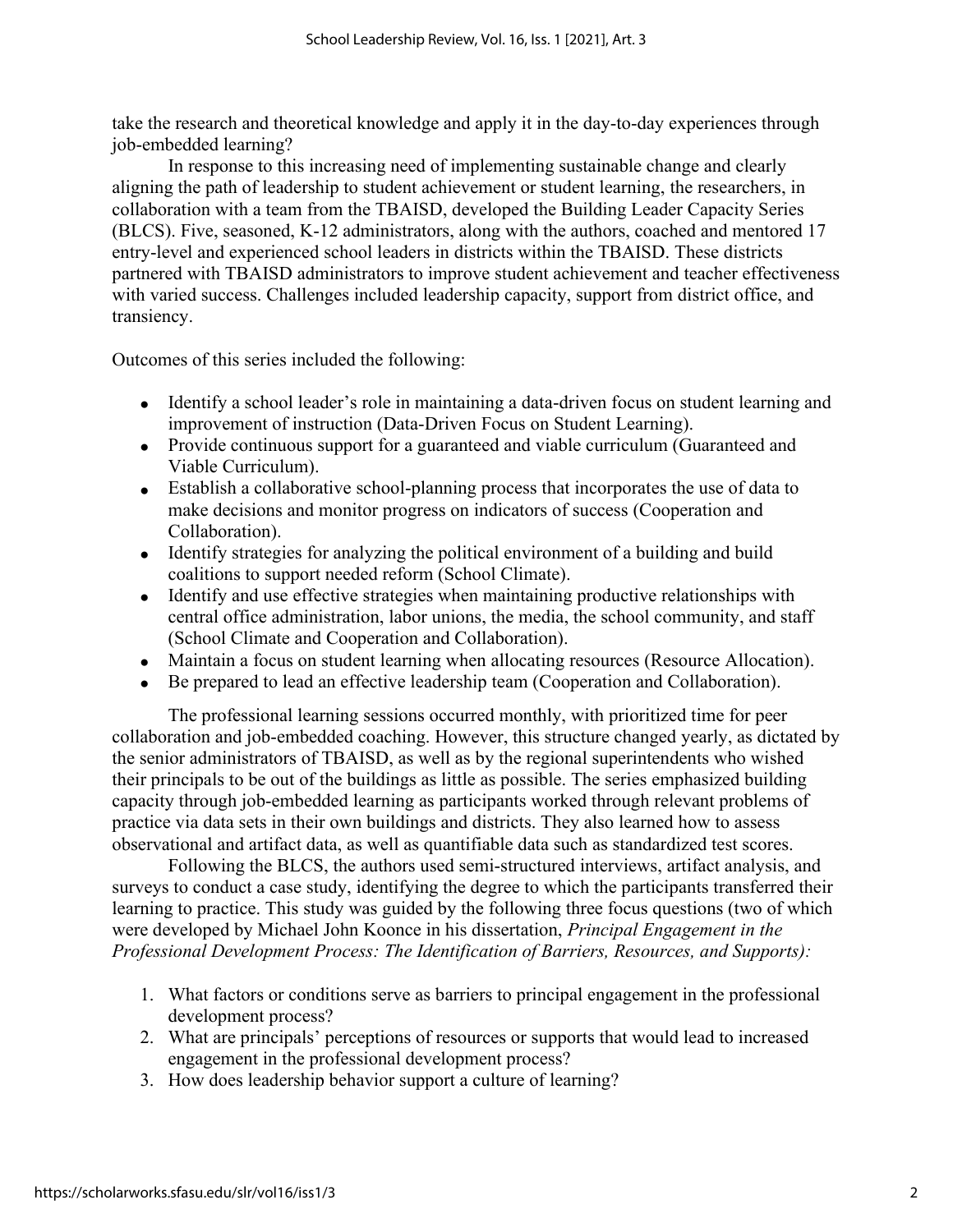# **Conceptual Framework**

We used Bandura's social cognitive theory (SCT) because it theorizes that learning occurs in a social context (Bandura, 1991). According to Bandura, "SCT is based on the concept that learning is affected by cognitive, behavioral, and environmental factors" (p. 1). The goal of SCT is to explain how people regulate their behavior through control and reinforcement to achieve goal-directed behavior that can be maintained over time (Behavior Change Models, 2019).

The design and evolution of the Building Leadership Capacity Series (BLCS) curriculum illustrated the intent and followed the tenets of SCT theory by including direct experiences like job-embedded professional learning, onsite coaching, and collaboration with peers. Social Learning Theory also posits that learning through experiences is not obtained by observation only (Bandura, 2001). Rather, we used three criteria developed by Bandura to ascertain how people manage their own behaviors and interactions for learning to occur:

- 1. Human Agency: an individual or group intentionally uses time, energy and thought to change behavior (Bandura, 2001).
- 2. Self-Regulation: the ability of an individual to "self-generate thoughts, feelings, and actions that are planned and cyclically adapted to the attainment of personal goals" (Boekaerts, 2005, p. 14).
- 3. Self-Efficacy: a person's belief to have the ability to control the events and actions in their life (Bandura, 2001). Self-efficacy is created in an individual by experiencing "enactive mastery experiences, vicarious (observational) experiences, social persuasions and physiological and psychological states" (Bandura, 1997).

# *Leader Behavior*

School leaders remain one of the most important factors influencing school success and student learning (Grissom et al., 2021.) The Wallace Foundation published a 20-year synthesis study indicating that those school districts able to move principal effectiveness from the 25th percentile to the 75th percentile influenced student achievement across the whole school by nearly three months in mathematics and English language arts (Grissom et al., 2021). Most school leaders would embrace the opportunity to have this impact on student achievement. Yet to do so, leaders must engage in certain habits of practice. Researchers Brown and Psencik (2017) refer to principals who cultivate the mindset of "continuous improvement as learning leaders" (p. 2). Learning leaders embrace the theory that adults who engage in learning to improve their practice can positively impact student learning (Brown & Psencik, 2017).

The 2021 synthesis (Grissom et al., 2021) study identified three skill areas principals need in order to be highly successful: people, instruction, and organization. From these three skill areas, four leadership behaviors must be cultivated.

Principals are "multipliers" when they commit to their own and others' professional learning. They model the professional learning expected of themselves and others in the school (Brown & Psencik, 2017). Principals who expect teachers and students to embrace learning hold themselves accountable with their own personal learning plan and engage in learning opportunities with peers (Brown  $\&$  Psencik, 2017). They also value the importance of collaborating with others in teams and use reflection as a tool to gain clarity about the learning impact and application to daily work.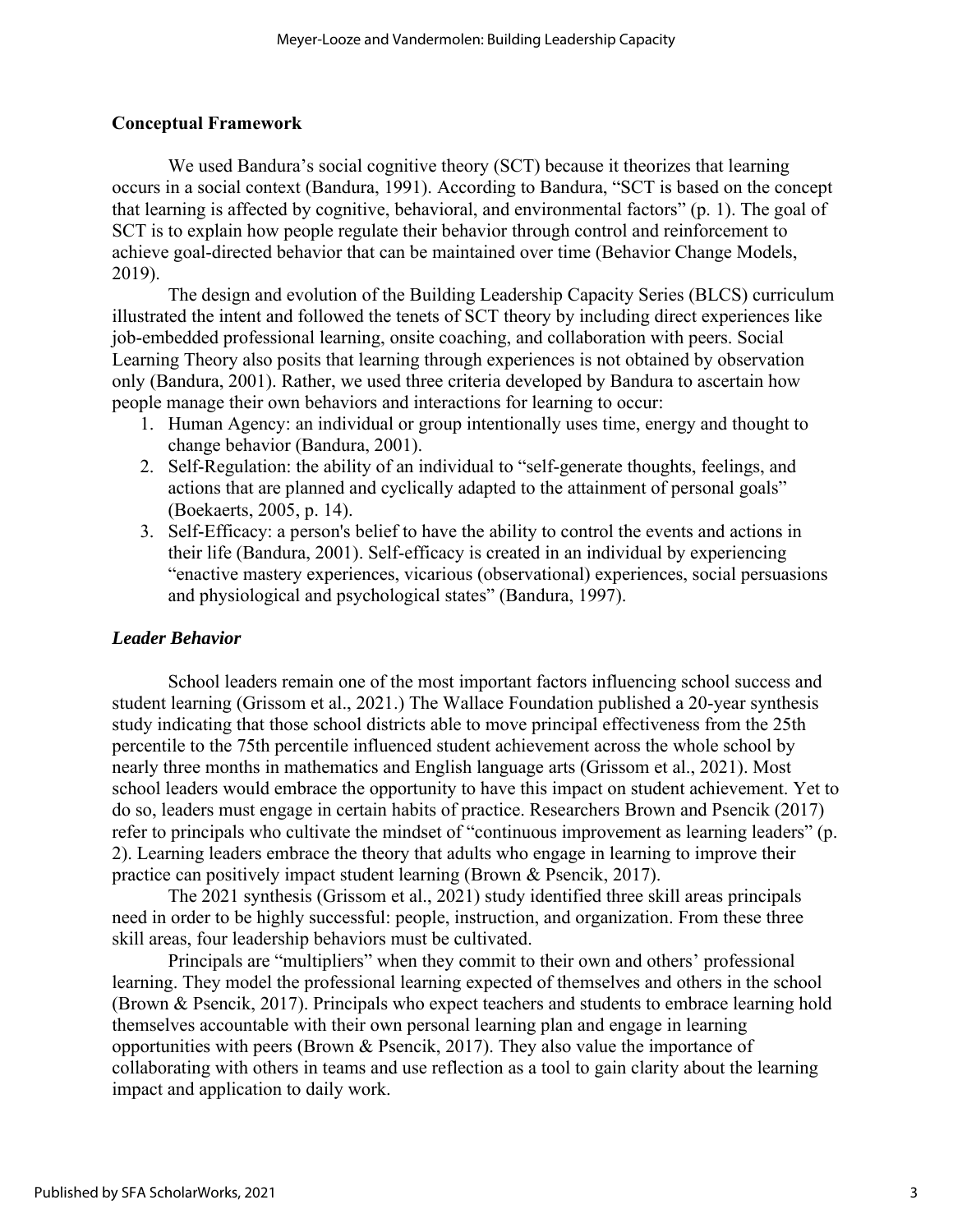### *Job-embedded Professional Learning*

Ask building leaders why they became administrators, and the answer will be akin to, "I wanted to make a bigger impact beyond my classroom." Despite this similarity, each administrator has their own strengths and challenges. Some may excel in the skill of instruction but be unable to manage adult learning. Others may be excellent managers but struggle with the skill of teaching and learning. These differences among leaders in skill sets and experiences led us to create a professional learning series that embraced job-embedded learning.

Job-embedded learning occurs in the context of the school day with a direct connection to student learning. It is when professional learning occurs "on the job" with coaching and mentoring as the leader is working on the unique challenges of his or her building. However, jobembedded learning for principals happens very rarely. Principals tend to prioritize professional learning for their teachers, and not themselves. And if principals do attend professional learning with their teachers, their learning must compete with staying fully present to events happening in the building. Or, if a leader attends a workshop or other form of isolated professional learning outside their building or district, learning transfer may not occur, because their own context is unique. Unless the leader has frequent coaching or side-by-side learning, what was learned in the workshop will be forgotten in approximately three days. (Knight, 2021).

### **Methodology**

### **Participants and Setting**

The opportunity to participate in the BLCS was provided to every principal in the TBAISD. All principals who applied to the series were accepted. Therefore, the recruitment process was equitable and open to all regional principals. It was our expectation to recruit a minimum of 13 principals, and, in the end, 17 building leaders participated to varying degrees.

### **Methods**

This study utilized a case study design (Yin, 2009) which included multiple data sources. This design enabled us to examine how principals utilized new knowledge they acquired from BLCS to enact instructional leadership at their school. As part of the data collection process, principals participated in monthly meetings and agreed to be interviewed about their experiences.

The cumulative case study design and structure of the professional learning in the BLCS meetings evolved over the course of four years. Data and artifact collection focused on if the principals took the learning back to their day-to-day leadership practice.

In year one, principals were invited to participate in monthly meetings. Each monthly meeting was a professional learning session that emphasized the importance of transformational, instructional, and servant leadership. The facilitators designed the learning activities using whole and small group strategies.

In year two, meetings took on a slight variation based on end-of-year feedback. Principals still met monthly, but we added additional structures that required principals to participate in triad groups and job-embedded coaching.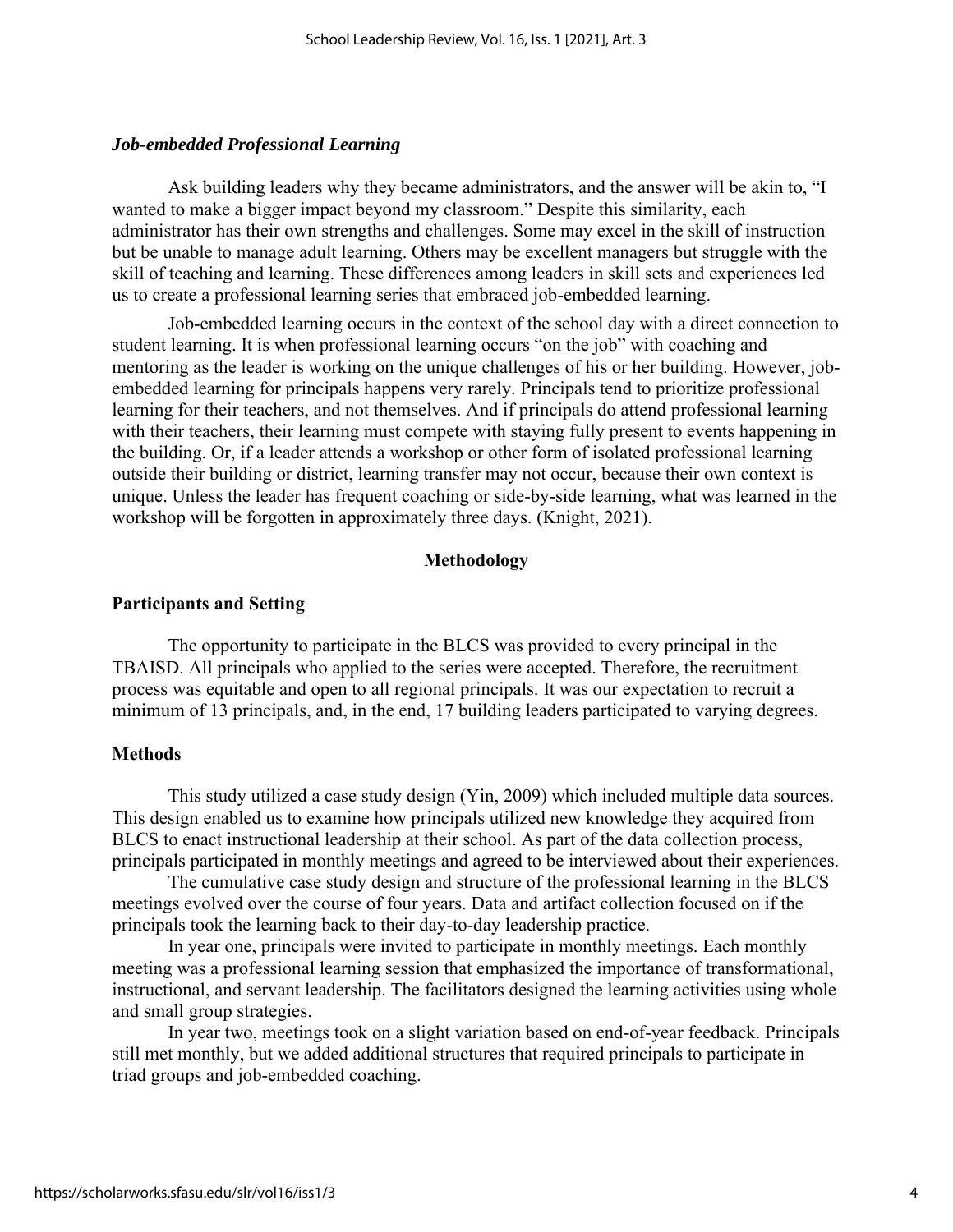In year three, as a result of feedback from participants in years one and two, a "virtual manager meeting" was added to the schedule, along with intentional job-embedded coaching. A virtual manager meeting was a gathering in which managerial topics and/or administrivia filled the agenda, as opposed to intentional professional learning. Intentional job-embedded learning included a TBAISD former administrator coaching three to five school building leaders and shaping the experience based on the need of the field administrator. For example, one principal might have only needed a visit and consultation every other week, but another may need their mentor in the building three times a week.

Year four of the BLCS series changed significantly, as the focus of the BLCS series emphasized the importance of formative assessment in classroom instruction. The professional learning in this final year required participating principals to invite teacher leaders to scheduled sessions and participate as a leadership team. The content and application of the new learning was delivered and facilitated by a consultant. The consultant worked directly with all of the principals and leadership teams at whole group sessions and visited school sites to collect evidence of use and implementation in classrooms.

### *Primary Data Sources*

The use of semistructured interviews was a source of data for this study (Seidman, 2006). The semistructured interviews (lasting approximately 30-60 minutes each) were audio recorded and transcribed for analysis. The interview responses were scripted and those who were interviewed were given pseudonyms to protect their identification. Data from the recordings and interview notes were kept on a password-protected computer at a locked university office, and the notes and audio recordings from the interviews conducted were kept in a locked file cabinet that only we had access to.

Themes began to emerge from the scripted interviews that we categorized under each research question. If more than two principals who were interviewed had a similar response to a question, we would consider that to be a pattern worth noting.

We conducted the semistructured, one-on-one interviews with each principal in the BLCS following the 2017-2018 and the 2018-2019 school years. During these interviews, we asked closed- and open-ended questions related to the research questions (Creswell, 2015). The spacing of the interviews were designed to impact the thinking and practice of principals over time, which also allowed us to monitor patterns and dispositions of principals for a specified timeframe. The instrument used to conduct the interviews was the Concerns Based Adoption Model (American Institutes of Research, n.d.). This tool helps to understand the systematic implementation of a concept, initiative or disposition, as well as look at the level of implementation. We wanted to know if BLCS removed barriers for participants' professional learning. The CBAM instrument is a generic construct, so the procedures and findings can be applied across innovations (Hall et al., 2006).

#### *Secondary Data Sources*

Secondary data sources included:

• BLCS materials and artifacts to influence disposition and capacity of participants (e.g. syllabi, presentations, printed materials, session lessons, participant artifacts from sessions)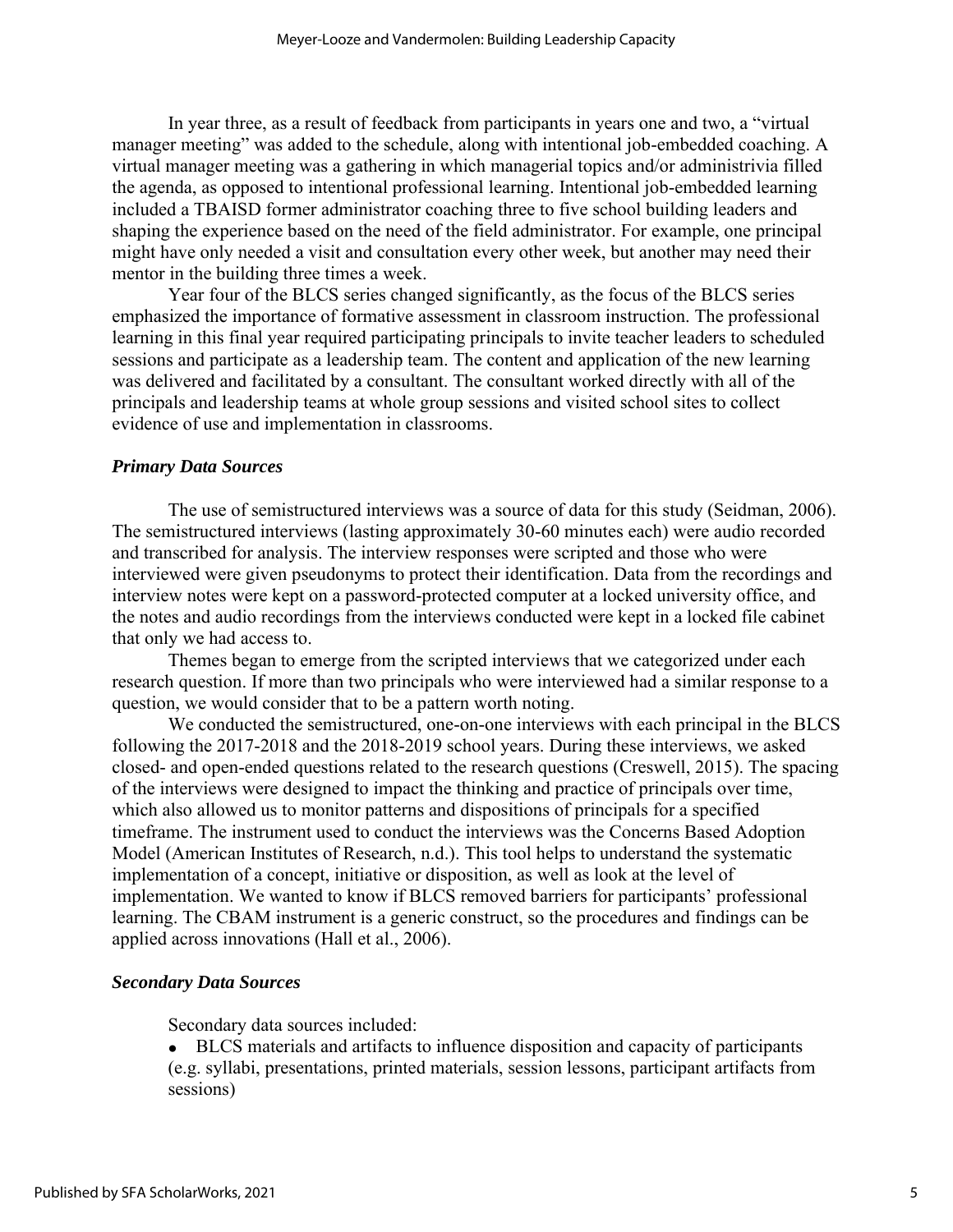- Participant-generated artifacts
- Field notes and analytic documents captured before, during and after data collection

• An anonymous survey administered at the end of the BLCS series each year. The survey is an instrument that was generated and designed to elicit principal feedback on the perception of the "quality" of the professional learning experience.

Our role was twofold. Both authors assumed the researcher role and facilitated the professional learning. To reduce bias, we used the following questions to evaluate our perceptions:

1. Is the account based on direct perception? If the answer is no, then both coinvestigators will treat the data with caution.

2. Is there any reason to be suspicious of the data collected due to values and biases that may be present because of the dual role of the co-investigators and whether it is selfserving and therefore regarded with caution?

3. Are both co-investigators accurate listeners?

### *Timeline*

The BLCS series began in September of 2016 and lasted four years. Our case study of the learning transfer from the series ran for four consecutive school years and completed in 2019- 2020.

# **Findings**

The latest Wallace Foundation funded research (Grissom et al., 2021) shares compelling evidence of the effects a building-level leader has on school climate, teacher performance, and student achievement, but it does little to describe the professional learning needs of these building leaders. Our case study explored the manner in which these principals are able to learn and grow into effective leaders. As mentioned, we primarily focused on three questions. Themes we discovered in the data included the importance of job-embedded learning, as well as the desire for increased collaboration routines among building leaders, and the need for superintendents or principal supervisors to shift their practice to better support school principals.

# **Question 1: What factors or conditions serve as barriers to principal engagement in the professional development process?**

# **Finding 1: Superintendents who did not support principals' time spent in professional learning were a barrier to learning transfer.**

When principals felt their time spent out of the building was not supported by their superintendents, they experienced added stress. In an interview in year three, one principal reflected:

What we don't have right now is a way for, as a building, to get my leadership team together to meet with some specialists supporting us. Because I can't pull all the administrators and top people out of my building in a day. So, some way to support a structure of building my leadership as a team...is kind of the next step that I wanna focus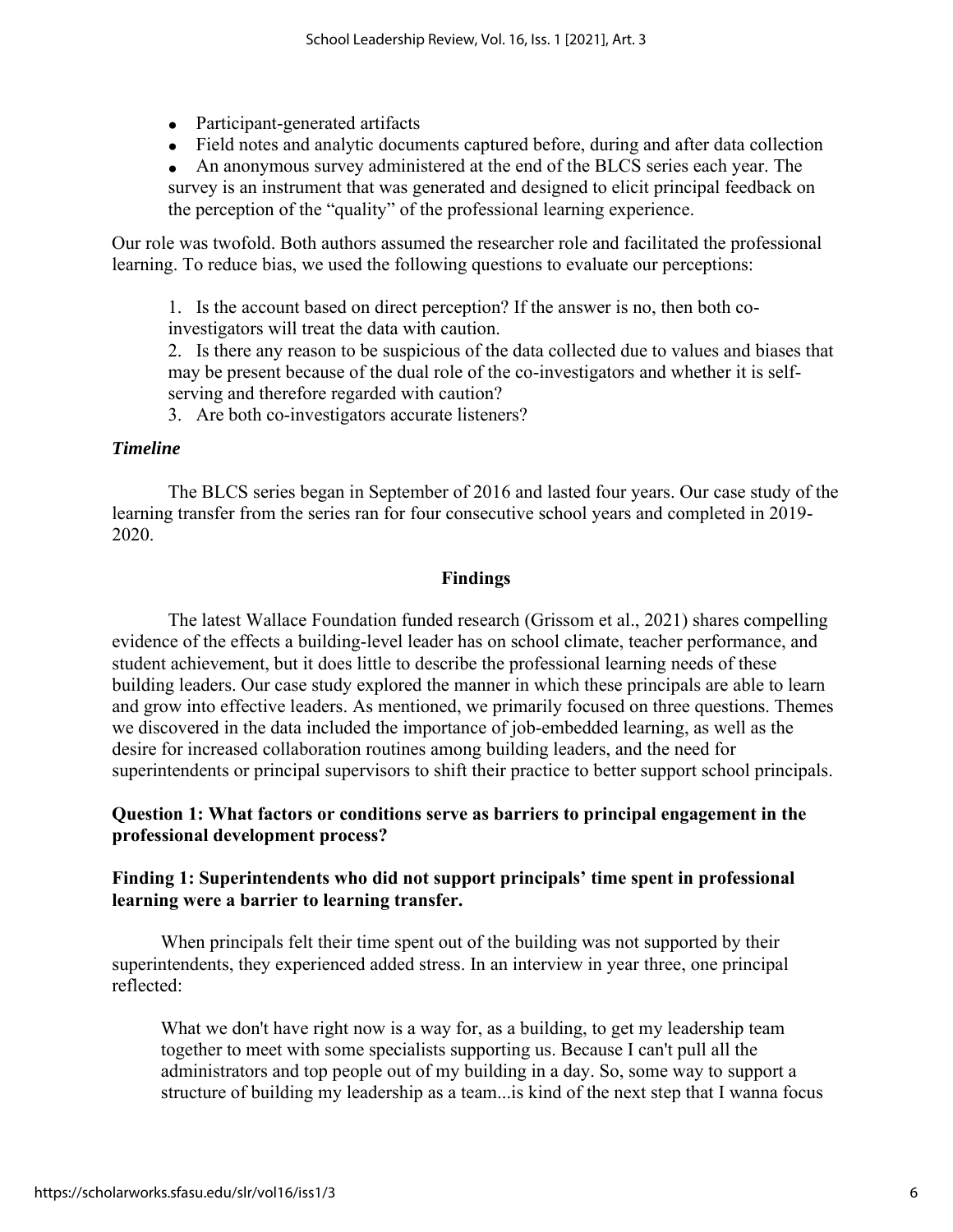on that we weren't able to do this year and...and I don't foresee us ever being able to take a Tuesday during the week and pull out my counselor, myself, my principal, maybe a top teacher and really build that building-wide leadership.

In addition, when principals returned to their buildings from a professional learning session, multiple phone and email messages awaited them and sometimes, fires that needed to be put out. One participant stated in an interview in 2017, "When I go to those meetings, I usually have a ton of emails waiting...that it was hard to take things back*."* The stress of having been out of the building put the learning of the day on the back burner, so new concepts had neither the time nor space to grow.

A constraint in this study occurred around the value superintendents appeared to place on BLCS. Many principals felt as if their superintendent did not support them taking time away from their buildings. We also found that, if a superintendent was far-removed from buildinglevel tasks, such as teacher evaluation or school improvement, they would not support the priority. This support could look like providing time and resources for the principal to provide effective feedback to their teachers, or removing some responsibilities from a principal's long todo list.

# **Question 2: What are principals' perceptions of resources or supports that would lead to increased engagement in the professional development process?**

# **Finding 2: Time spent with leadership coaches and interacting with peers positively impacted learning transfer**.

Leadership coaches were placed in a school in nine cases, and, when this occurred, so did job-embedded learning. Each coach was a former experienced building or district leader who, depending on the willingness of the district and building principal, would spend time in that principal's building. The coach was able to help the principal prioritize "fires," give effective feedback to teachers on their teaching, and support building-level initiatives or challenge areas. The amount of time a coach spent with a principal varied based on the needs of the school and leader. For example, one coach was consistently in a single district three days a week and was responsible for supporting two building leaders. Another coach was in a single district once a week and coached five building leaders. A third coach primarily spent his time with the superintendent helping to craft agendas for meetings he had with building-level leaders to improve instruction within his district.

An additional support for the participants was the time spent with peers at the BLCS training. For example, one elementary school principal reflected:

Well, I guess the impact it has had for me is just time with other professionals to think about the things that really do matter and are important and why we do what we do. So that collegiality time around you know, schooling. How you want school to be in theory and why you're there. So that's been nice to be able to just take a minute and think about those things and reflect on those pieces of your day. I've appreciated that.

Time spent with peers allowed participants to hear how a fellow principal handled a situation. For example, many of the principals indicated that they wanted to see firsthand how a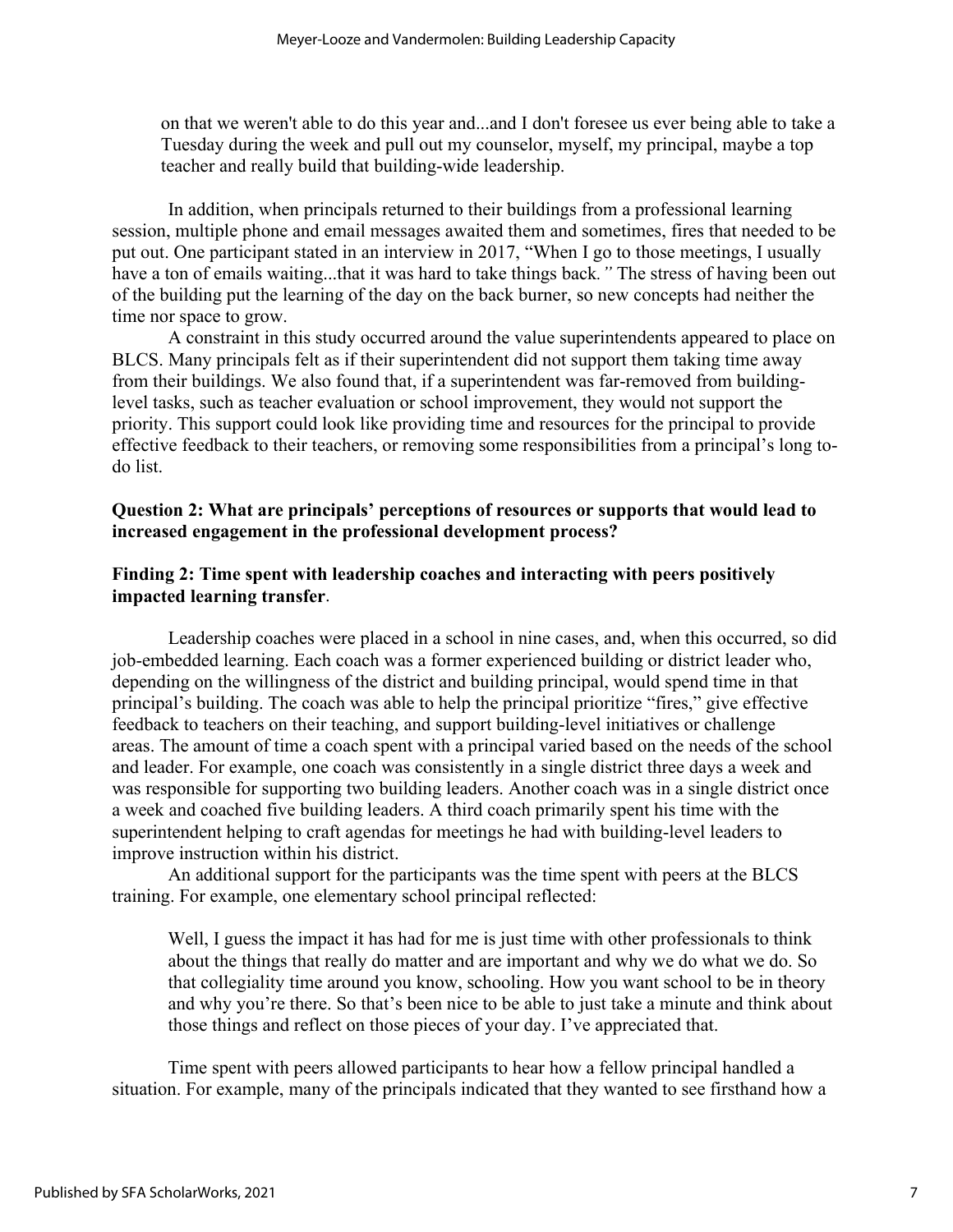fellow principal implemented an initiative or piece of legislation. They also mentioned wanting to visit classrooms in other buildings and felt this would help them better understand instruction.

Another elementary school principal had this to say about professional learning communities (PLCs):

We've talked about how to do learning walks and why it's so important to be in and observing each other and supporting each other. That fed into our PLCs and one of the things that my staff reflected on, that they wanted to do for next year was that they wanted to change how we did PLCs because they wanted it to be more focused. They wanted it to be like a purpose for when they meet and that there was data that they were going to look at. And I'm like, "Oh, those are all great ideas, that's really what PLCs are supposed to have!"

A reflection of the value principals placed on attending the BLCS meetings occurred when more principals showed up to a session than had earlier indicated. They found value in the learning and the collaboration. This was mentioned in all of the interviews each year. There were also increased levels of honest conversations among the participants, which a number of participants mentioned in the interviews.

# **Question 3: How does leadership behavior support a culture of learning?**

# **Finding 3: Principals valued their time spent learning in the leadership series, but an immediate culture change in their buildings did not occur.**

As mentioned before, many principals in our study valued the time for their own professional learning, but they also found the time out of their building to be stressful. An elementary principal suggested:

Some of the reasons why I don't use the stuff is when I walk back in the building, reality is greeting near a door, and so all those things that you want to get to take a back seat to the people that you're met with you know, it's just reality, I guess, is the way to put it.

We found that principals did speak with others about what they learned in BLCS, but they were unable to transfer what they learned in a way that improved learning. This was either because there were competing priorities, or they were not sure how to implement something learned and wished to see it in action in another building.

We also found that increasing leadership capacity in principals through professional learning meant educating superintendents about its importance. Superintendents in the region need to receive the same message as the building principals to better support their principals.

# **Implications for Practice**

We discovered the importance of professional learning for building leaders to support their growth and effectiveness, and, in particular, emphasized the importance of job-embedded learning. Regardless of leader behavior and skill management, school leaders need the mindset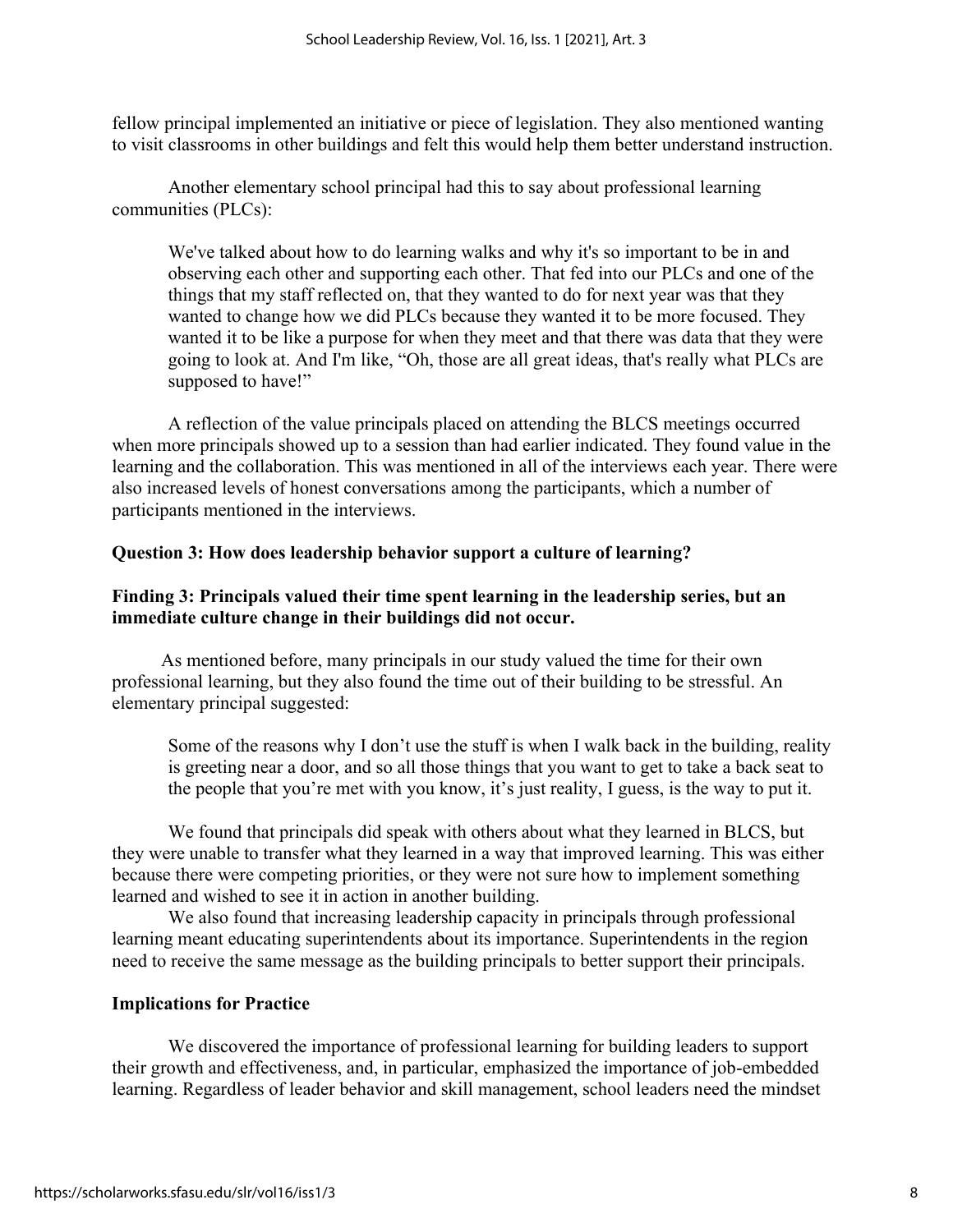of the learning leader, as well as support and resources, to include practical application of skills into their own building context.

Our suggestions for building leadership capacity include:

- Job-embedded learning: Leaders need to learn from their own problem(s) of practice in the context of their own building and district.
- Connect teacher improvement and capacity building with principal practice and school improvement. This can be done through an intentional practice of continuous school improvement. A strategy of this is a well-defined observational practice, such as district and/or school-based rounds in which instruction is examined and discussed collaboratively.
- Balance organizational management and instructional leadership. The two are essential to the job of principal. However, focusing on one over the other will not yield good results.
- Establish learning-focused partnerships in which principals have coaches to help support them wherever they may be in leader development.

# **Conclusion**

A principal is the second leading indicator of student performance behind the classroom teacher (Grissom et al., 2021). Similarly, when there is high principal turnover, or a lesseffective principal leading a building, student achievement is negatively impacted (Grissom et al., 2021). Therefore, it is important to support building-level leaders with professional learning that is meaningful and will bring results of increased leader performance.

In designing the curriculum of the BLCS, we took prior research into account. The Series was written and delivered with Learning Forward's Professional Learning Standards as a guide (Learning Forward, 2011). For example, we increased the participation in job-embedded learning, as well as included coaching for newer leaders.

Grissom et al. (2021) found that school leaders should be skilled in instruction, management, and development of people, as well organization management. When school leaders support instruction, they focus on teaching and learning throughout the school day, know how to provide effective and structured feedback on the instruction, and recognize the need for quality and impactful professional learning.

Effective school leaders build positive school climates through collaborative routines (including professional learning communities), manage a school building to ensure a safe and orderly school environment, and intentionally manage resources. This is accomplished through data-driven decision-making and prioritizing resources with teaching and learning at the forefront. These same skills and behaviors were the driving forces of the content we delivered in the BLCS, as well as the goal areas we encouraged the participants to focus on in their growth plans.

With the passage of multiple pieces of legislation and higher teacher and leader accountability, the past decade has brought an increased focus on a school principal serving as an instructional leader (Grissom et al., 2021). Although leader preparation programs tend to this calling, it is important to increase the effectiveness of those principals already in the field.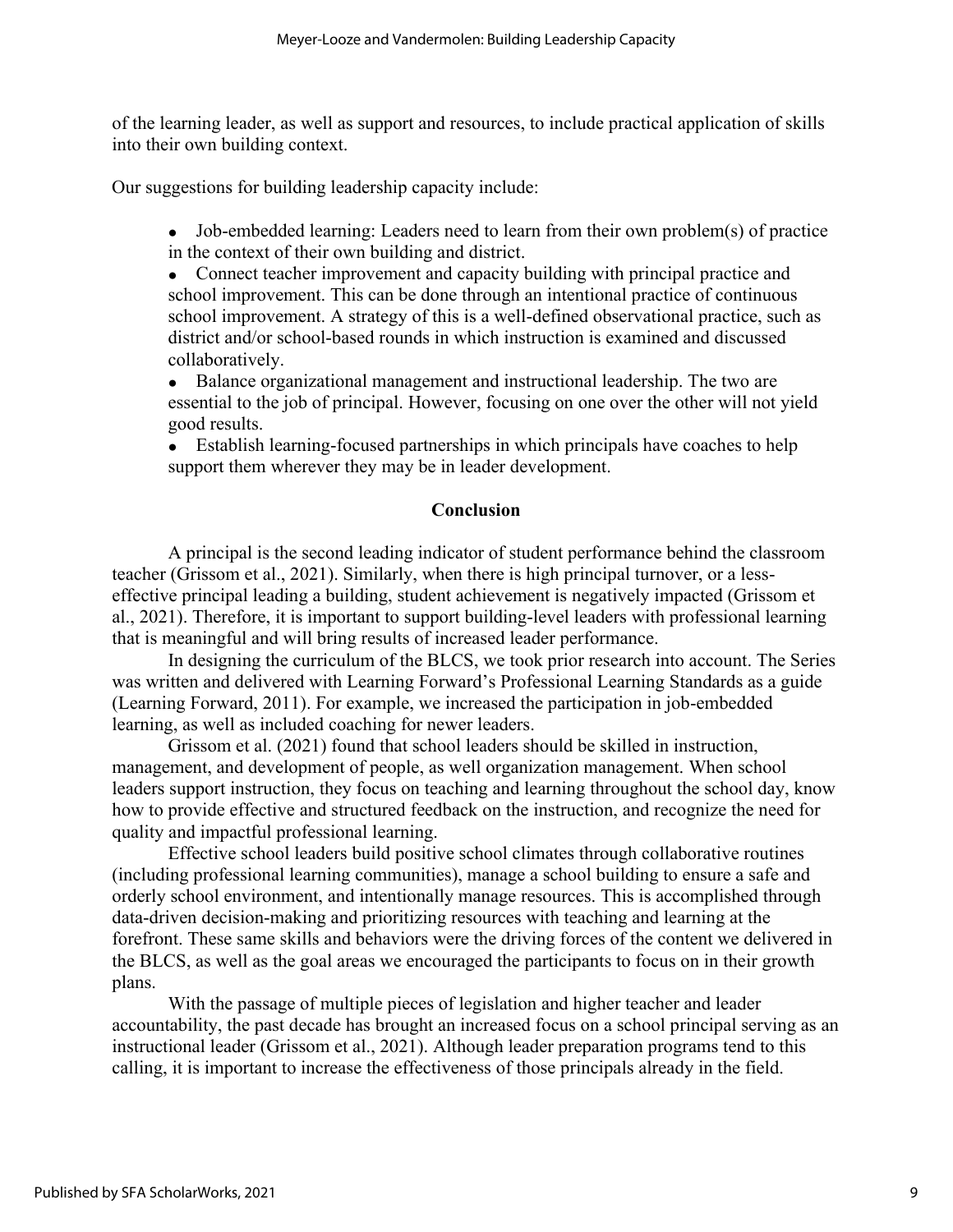Leaders matter. However, we cannot assume that once a person becomes a leader, the learning stops. It does not. Leaders need just as much support, care, and professional learning as teachers.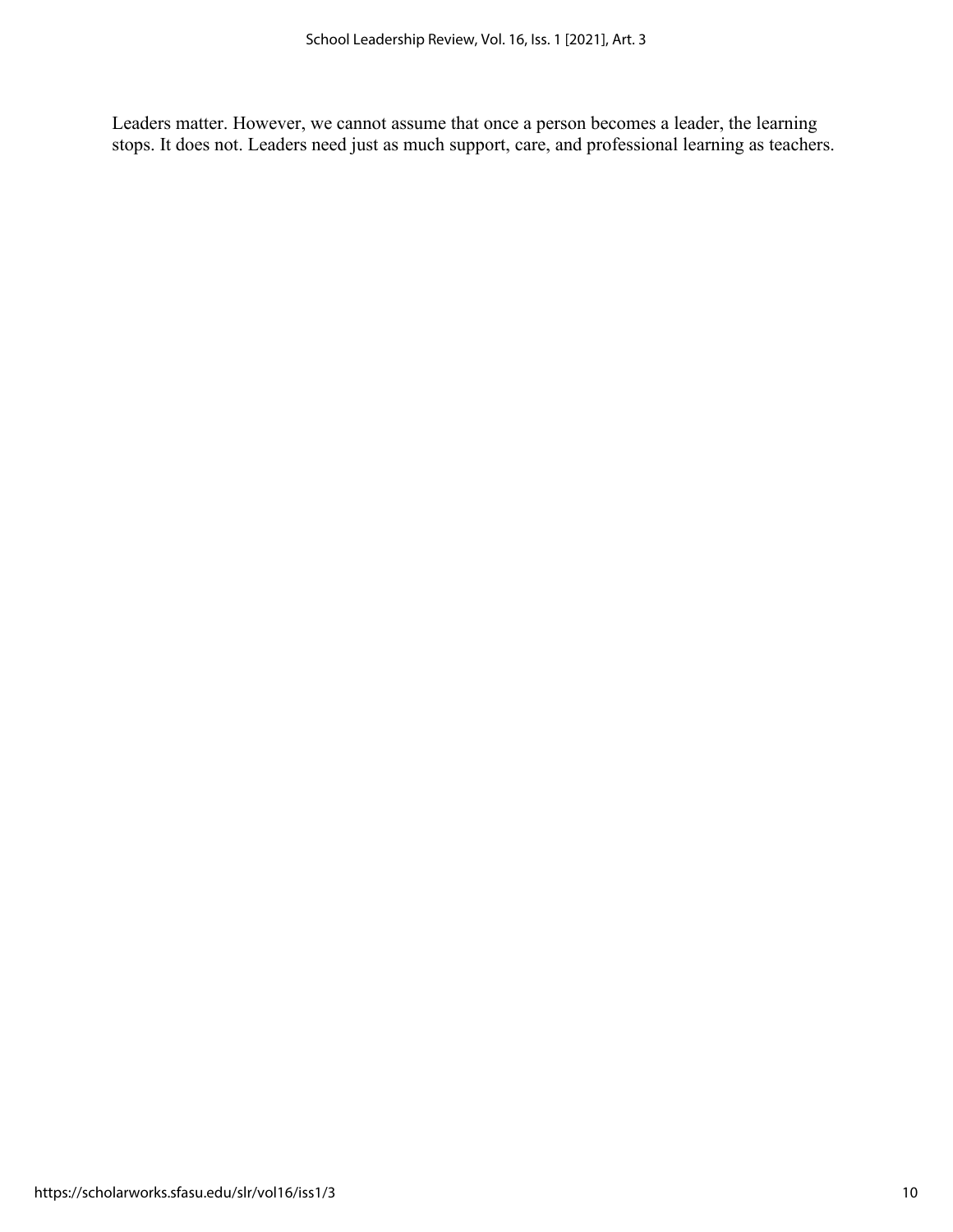### **References**

American Institutes of Research (n.d.) SEDL Archive. Sedl.org.

- Bandura, A. (1991). Social cognitive theory of self-regulation. *Organizational Behavior and Human Decision Processes*, *50*, 248-287. [https://doi.org/10.1016/0749-5978\(91\)90022-L](https://doi.org/10.1016/0749-5978(91)90022-L)
- Bandura, A. (1997). Self-efficacy: The exercise of control. Freeman.
- Bandura, A. (2001). Social cognitive theory: An agentic perspective. *Annual Reviews Psychology*, 52, 1-20.<https://www.annualreviews.org/doi/10.1146/annurev.psych.52.1.1>
- Boekaerts, M., Pintrich, P.R., & Moshe, Z. (Eds.). (2005). *Handbook of Self-Regulation*. Academic Press, 2005. ProQuest ebrary. Retrieved October 2, 2014, from [https://www.elsevier.com/books/handbook-of-self-regulation/boekaerts/978-0-12-](https://www.elsevier.com/books/handbook-of-self-regulation/boekaerts/978-0-12-109890-2) [109890-2.](https://www.elsevier.com/books/handbook-of-self-regulation/boekaerts/978-0-12-109890-2)
- Boston University School of Public Health, Office of Teaching and Digital Learning. Behavior Change Models, social cognitive theory. Retrieved March 23, 2021, from [https://sphweb.bumc.bu.edu/otlt/mph](https://sphweb.bumc.bu.edu/otlt/mph-modules/sb/behavioralchangetheories/behavioralchangetheories5.html)[modules/sb/behavioralchangetheories/behavioralchangetheories5.html](https://sphweb.bumc.bu.edu/otlt/mph-modules/sb/behavioralchangetheories/behavioralchangetheories5.html)
- Brown, F. and Psencik, K. (June 2017). Learning leaders for learning schools. *The Learning Professional*, *38*(3), 26-30.
- Center for Educational Leadership (2013). *Central Office Transformation Toolkit.* University of Washington: The Wallace Foundation.
- Creswell, J. W. (2015). *Educational research: Planning, conducting, and evaluating quantitative and qualitative research*. Pearson.
- Chandler, G., & Frank, J. (2015). *Blueprint for turnaround.* MI Excel Statewide System of Support: Resource Center*.* Retrieved March 14, 2017.
- Davis, S., Darling-Hammond, L., LaPointe, M., & Meyerson, D. (2005). *Review of research. School leadership study: Developing successful principals.* Stanford Educational Leadership Institute.
- Davis, J. (February 2016). *Improving university principal preparation programs: Five themes from the field.* The Wallace Foundation.
- Fullan, M. (2012). *Professional capital: Transforming teaching in every school.* Teachers College Press.
- Grissom, J. A., Egalite, A. J., & Lindsay, C. A. (2021). *How principals affect students and schools: A systematic synthesis of two decades of research.* The Wallace Foundation.